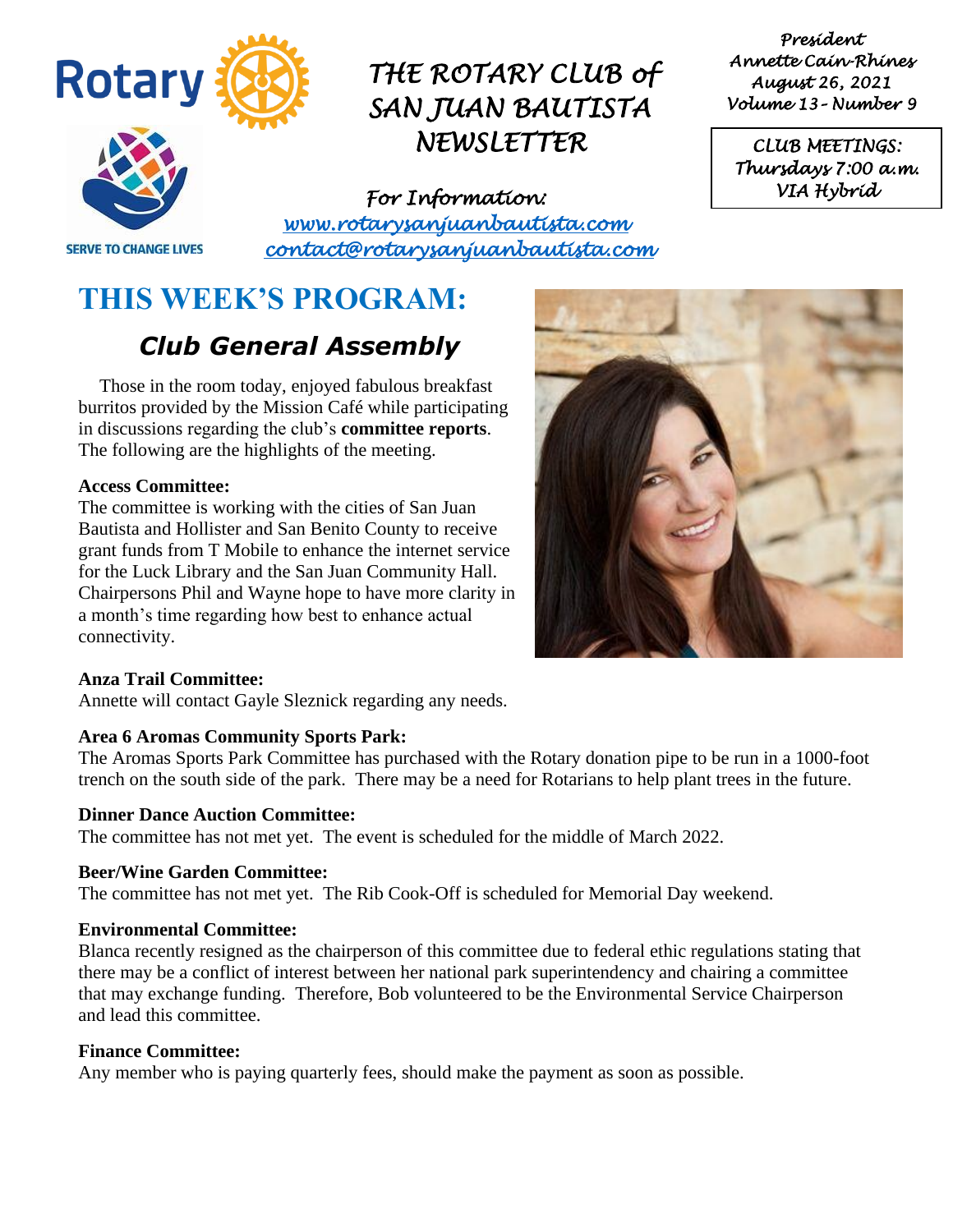

*President Annette Cain-Rhines August 26, 2021 Volume 13– Number 9* 

*CLUB MEETINGS: Thursdays 7:00 a.m. VIA Hybrid* 

*For Information: [www.rotarysanjuanbautista.com](http://www.rotarysanjuanbautista.com/)  contact@rotarysanjuanbautista.com* 

#### **Fundraising Committee:**

**SERVE TO CHANGE LIVES** 

This committee oversees all fundraising. It will meet again on September  $23<sup>rd</sup>$  to discuss progress completed for the fall Ghost Walk and the winter Holiday celebration events.

#### **Ghost Walk Committee:**

An impromptu committee meeting was held at the Feeding the Frontline event. The Ghost Walk dates (October  $29^{th}$ ,  $30^{th}$ , and  $31^{st}$ ) were established. There was discussion of adding a sixth tour to each night and the tour sites were determined. A volunteer sign-up for the registration table, guides, and docents was circulated at today's meeting. As well, a sign-up sheet for the donation for things to be placed in gift bags was circulated.

The committee will meet following today's general meeting and an update will be given to club members at the September General Assembly.

#### **Holiday of Lights Parade & Celebration Committee:**

This committee will be meeting in September and an update will be given at the September General Assembly.

#### **Holiday Family Giving Committee:**

This committee will begin its work in September and October. An update will be given on an ongoing basis. It was suggested that this committee consider how the support Afghanistan families.

#### **Hospitality Committee:**

This committee has met often to ensure that the Hybrid meetings run smoothly. Michael suggested that a petty cash fund be created to purchase the food. This will streamline the reimbursement process. Presently the club has all the needed paper items, coffee, and water needed for breakfast. It was suggested that another member volunteer be added to the monthly hospitality roster to assist with meeting set-up and clean-up.

#### **Rotary Benches Committee:**

The benches are fading. A work day will be scheduled prior to the rainy season.

#### **Saints Committee:**

Sponsor letters have been sent or emailed to past sponsors. Some sponsors have paid the fee, which is due August  $31<sup>st</sup>$ . There is a sponsor who has taken over a local business and therefore a new sign will be ordered. The Saints will be posted from November to January.

#### **Scholarship Committee:**

This new committee's charge is to make recommendations to the Board regarding the guidelines for expending the \$20,000 donated by a deceased Rotarian. The committee will bring the recommended guidelines to the Board prior to January 2022.

#### **Social Media Committee:**

The club's public image will be emphasized.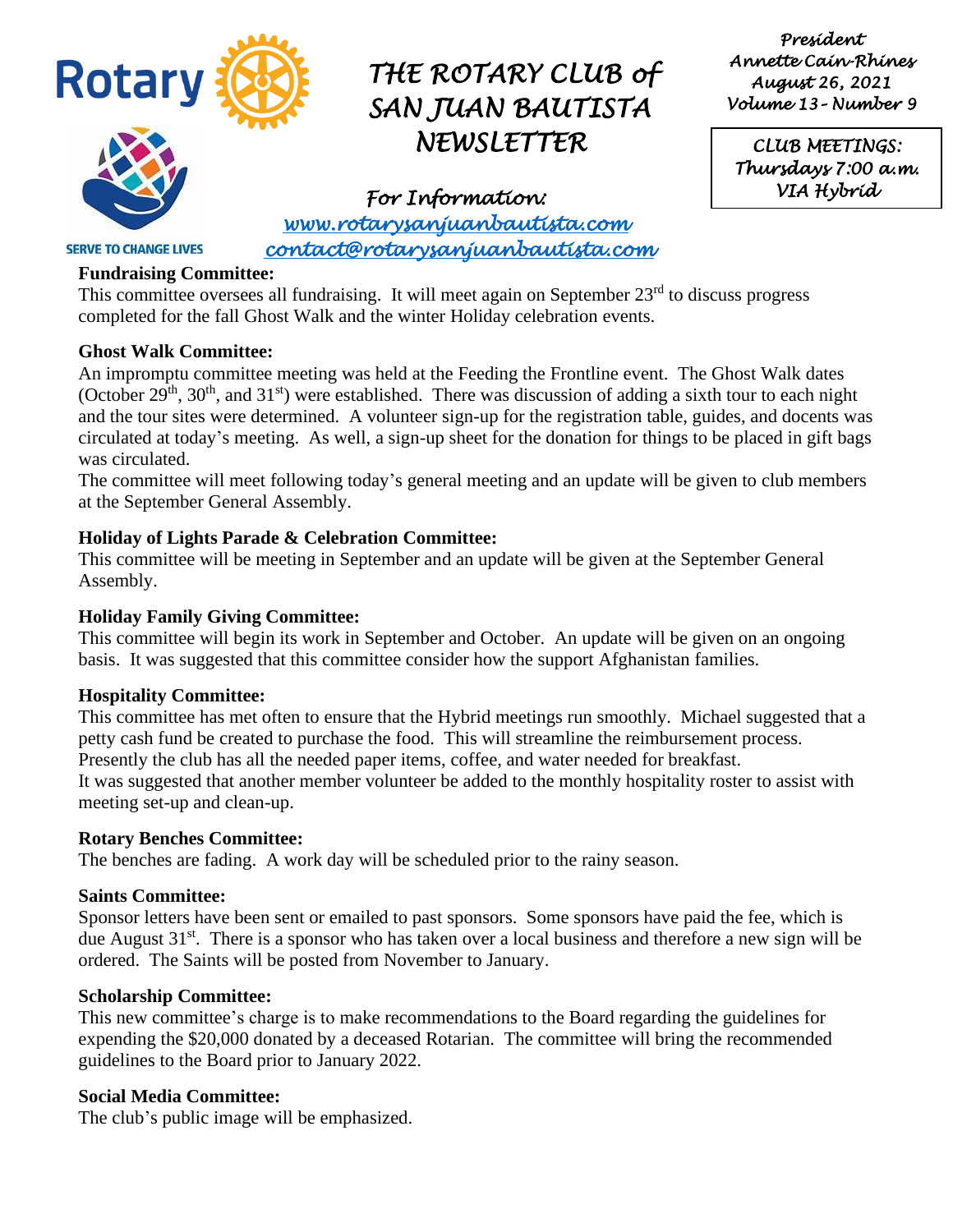

*President Annette Cain-Rhines August 26, 2021 Volume 13– Number 9* 

*CLUB MEETINGS: Thursdays 7:00 a.m. VIA Hybrid* 

**SERVE TO CHANGE LIVES** 

*For Information: [www.rotarysanjuanbautista.com](http://www.rotarysanjuanbautista.com/)  contact@rotarysanjuanbautista.com* 

#### **Visual and Performing Arts Committee:**

Depending on the state and local Covid-19 guidelines, an event will be planned for either May or June at the Mission Plaza emphasizing the City's history and culture. As well, the committee may schedule free virtual concerts.

# **OUR HYBRID MEETING**  *HAPPY ROTARIANS on August 26, 2021 20 MEMBERS PRESENT!!!*

**In Person: Andrew, Art, Bob, Casey, Don Reynolds, Donna, Jackie, John, Larry, Luis, Michael, Paul, Phil, and Wayne On Zoom: Annette, César, Don Boys, Jessie, Tom, and Vicki**

## **THIS WEEK'S MEETING:**

## **Inspirational Quote:**

 *"You only live once, but if you, do it right, once is enough."* **- Mae West -**

**VISITORS HOST ROTARIAN Dr. Erika Ceballos Rosa Fernandez**

 **Dr. Gómez Rosa Fernandez**





 *HAPPY BIRTHDAY ROSA FERNANDEZ – August 20th CASEY POWELL – August 25th VICKI MORRIS – September 1st*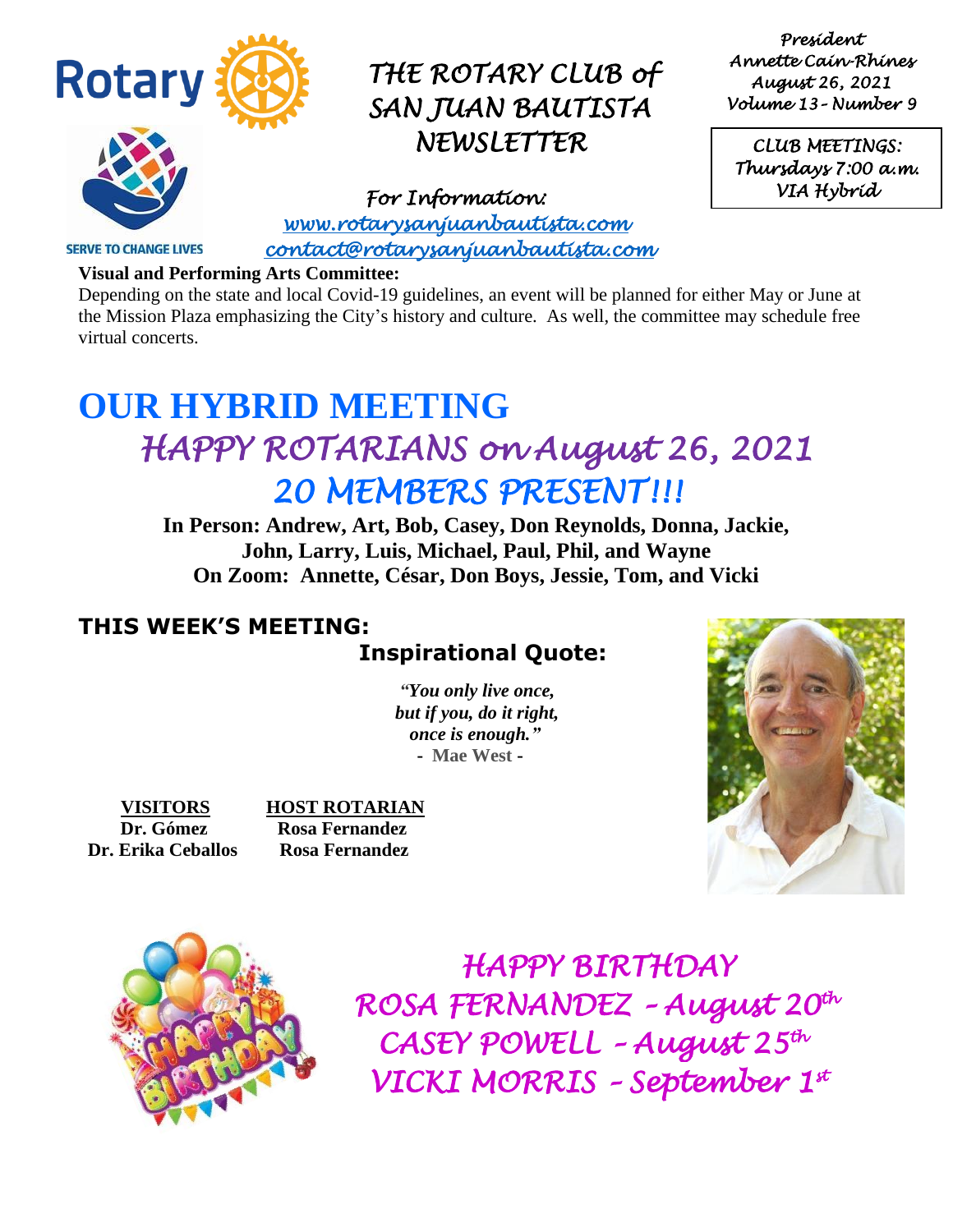

*President Annette Cain-Rhines August 26, 2021 Volume 13– Number 9* 

*CLUB MEETINGS: Thursdays 7:00 a.m. VIA Hybrid* 

**SERVE TO CHANGE LIVES** 

*For Information: [www.rotarysanjuanbautista.com](http://www.rotarysanjuanbautista.com/)  contact@rotarysanjuanbautista.com* 

# CONGRATUALATIONS, ART! AWARDED a PAUL HARRIS FELLOW PIN

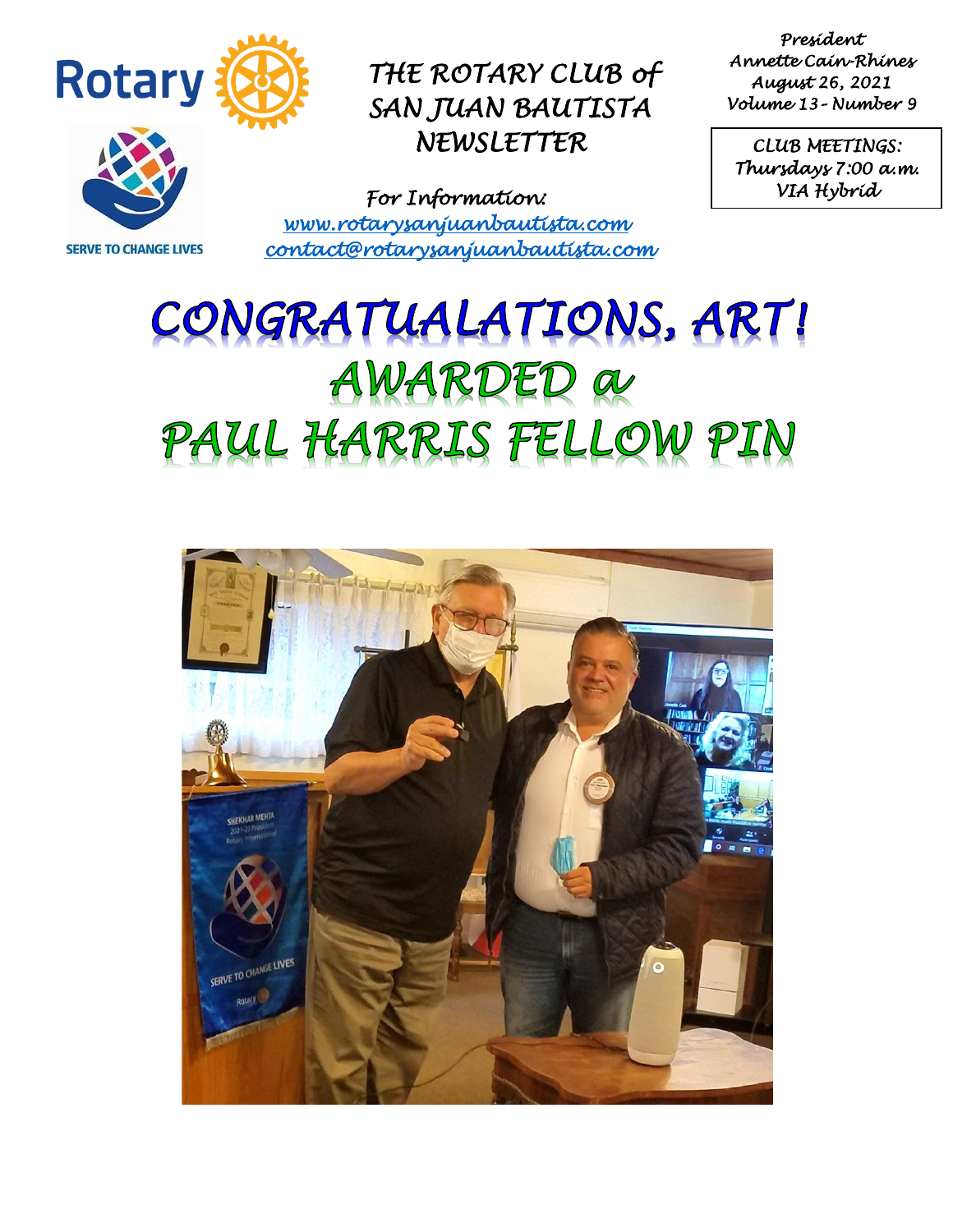

*President Annette Cain-Rhines August 26, 2021 Volume 13– Number 9* 

*CLUB MEETINGS: Thursdays 7:00 a.m. VIA Hybrid* 

*For Information: [www.rotarysanjuanbautista.com](http://www.rotarysanjuanbautista.com/)  contact@rotarysanjuanbautista.com* 

## **Announcements:**

**SERVE TO CHANGE LIVES** 

*Meeting Attendance & Recording of Meetings: Members & invited friends will be allowed to attend Club meetings only. The meetings may only be recorded with permission from the Membership.*

#### **Rotary Club Events & Information:**

- ❖ **Ghost-Walk Committee Meeting:** Today following the general meeting
- ❖ **Ghost-Walk Sign-up Sheet:** Circulated to those in the room
- ❖ **Question:** *"Is Rotary doing anything to assist the newly arriving Afghans?"* Annette will research.

### **San Benito County Events & Information:**

- ❖ **San Benito Health Foundation Covid-19 Vaccine Report:**
	- Those who have compromised health conditions and have received 2-doses are eligible to receive their third dose of the Covid vaccine.
	- All others who have received 2-doses are eligible to receive the third dose of the Covid vaccine beginning in September.
	- The Health Foundation will notify people to schedule appointments for the third dose.
	- The Health Foundation has vaccinated 8,500 people and is presently vaccinating 12–17-year-old children.
	- The vaccine may be released in Sept. for 5–11-year-olds.
- **❖** San Benito Community Foundation Silent Auction: Aug. 27<sup>th</sup>-30<sup>th</sup>; Proceeds support San Benito County non-profit organizations
- ❖ **YMCA 5K River Run:** Aug. 30th @ 8:00 A.M.; Granite Rock Quarry
- **❖** Downtown Hollister: The main street is closed for a family-friendly event on Aug. 30<sup>th</sup> @ 3:00-8:00. All invited.

#### **Other:**

❖ It is highly encouraged that everyone votes in the upcoming election.

*Happy \$***s**: Due to the length of the General Assembly, Happy Dollars were not shared today.

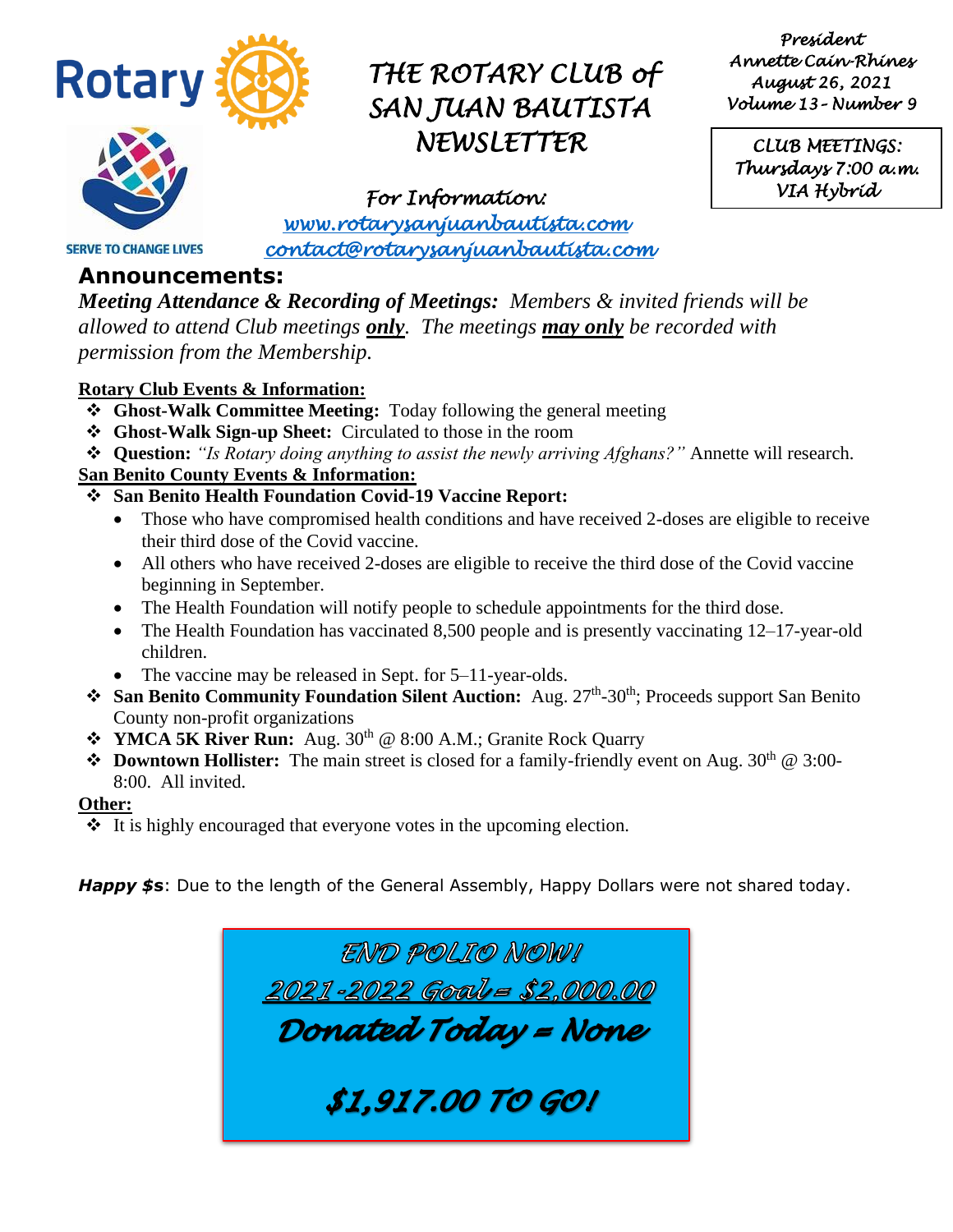

**SERVE TO CHANGE LIVES** 

## *THE ROTARY CLUB of SAN JUAN BAUTISTA NEWSLETTER*

*President Annette Cain-Rhines August 26, 2021 Volume 13– Number 9* 

*CLUB MEETINGS: Thursdays 7:00 a.m. VIA Hybrid* 

*For Information: [www.rotarysanjuanbautista.com](http://www.rotarysanjuanbautista.com/)  contact@rotarysanjuanbautista.com* 

## **WHAT'S HAPPENING MARK YOUR CALENDAR**

❖ **September 2nd: Program: Sharon Johnston; Native Daughters SJB Parlor #179** ❖ **September 8th: District 5170 Leadership Meeting; Dryco Construction, Fremont** ❖ **September 9th: Program: President's Challenge:** *Six to Soar* ❖ **September 9th: Ghost Walk Committee Meeting; Following General Meeting** ❖ **September 15th: Club Community Grant Applications Due** ❖ **September 16th: Program: Angela Crawley; Anzar High School Principal** ❖ **September 16th: Club Board Meeting; Following General Meeting** ❖ **September 23 rd: Program: General Assembly; Ghost-Walk** ❖ **September 23rd: Fundraising Committee Meeting; Following General Meeting** ❖ **September 30th: Program: Michelle Croucher, ASJUSD Special Ed Director**: **On Zoom Only** ❖ **September 30th: District 5170 Avenues of Service Workshops on Zoom** ❖ **October 28th: Program: District 5170 Governor Richard Flanders**



**Flag Salute: JACKIE** 

**InspirationalQuote: ROSA VIVIAN**

**Programs: ANNETTE & MICHELE**

**Hospitality: ANNETTE, JESSIE, MICHAEL, JACKIE**

| <b>MONTH</b>    | <b>SALUTE</b>   | <b>OUOTE</b>    | <b>PROGRAMS</b> | <b>HOSPITALITY</b>          |
|-----------------|-----------------|-----------------|-----------------|-----------------------------|
| <b>October</b>  | <b>Jessie</b>   | <b>Jessie</b>   | César           | Annette, Jessie, John       |
| <b>November</b> | Wayne           | <b>Jackie</b>   | <b>Phil</b>     | <b>Annette, Jessie, Art</b> |
| <b>December</b> | Wayne           |                 | <b>Don Boys</b> | Annette, Jessie,            |
| <b>January</b>  | Art             | <b>Don Boys</b> |                 | Annette, Jessie,            |
| <b>February</b> | Vicki           | Luis            | César           | Annette, Jessie, Vicki      |
| <b>March</b>    |                 |                 | <b>Phil</b>     | Annette, Jessie,            |
| April           | Vicki           | Luis            | <b>Don Boys</b> | Annette, Jessie,            |
| <b>May</b>      | <b>Don Boys</b> | Art             |                 | <b>Annette, Jessie, Bob</b> |
| June            | <b>Michael</b>  | <b>Michael</b>  | César           | <b>Annette, Jessie, Bob</b> |